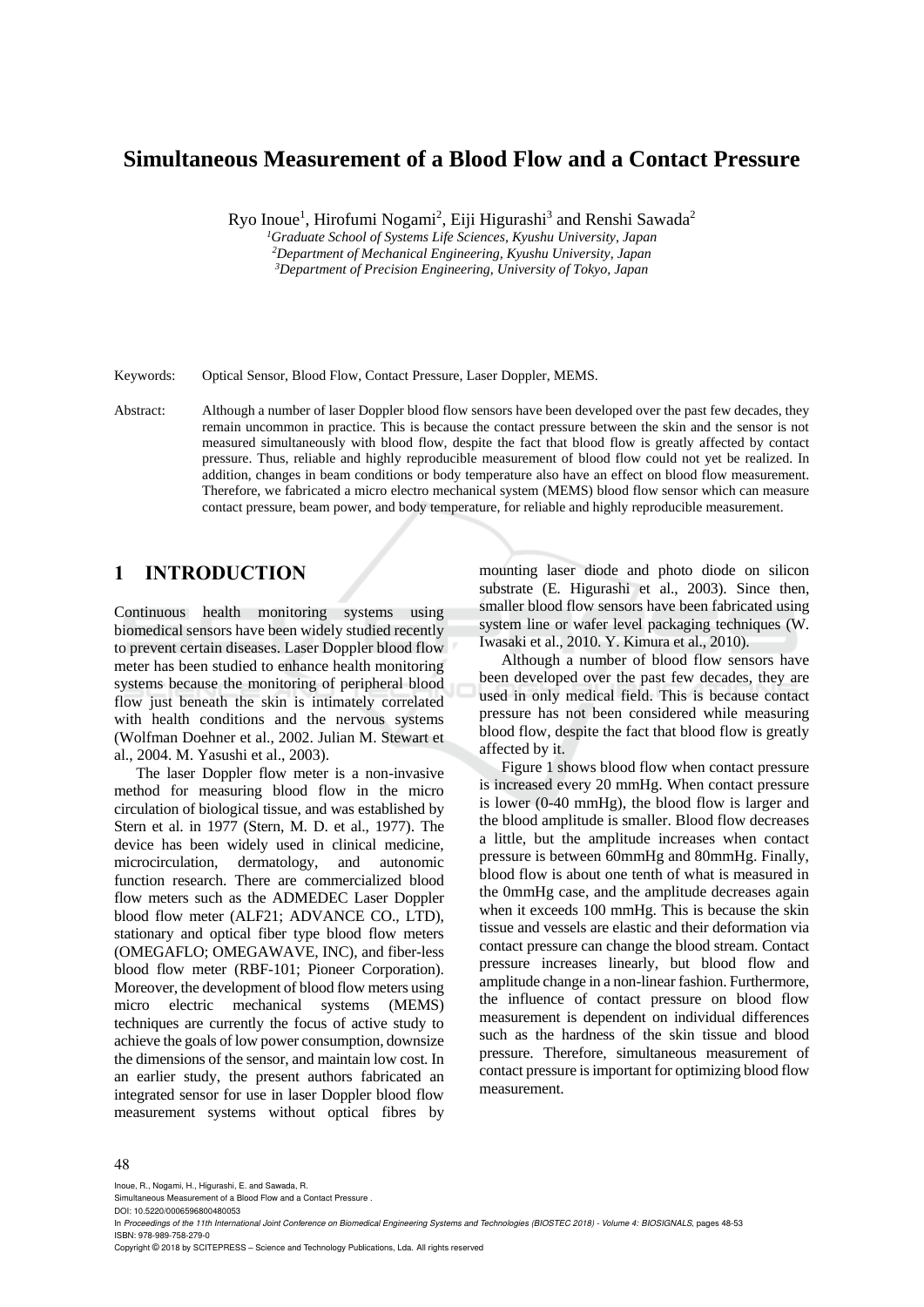

Figure 1: Blood flow under different patterns of contact pressure.



Figure 2: beam monitoring under different patterns of drive current. **ENCE AND** 

In addition, Figure 2 shows the output of PD for monitoring the laser beam from the vertical cavity surface emitting laser (VCSEL) used in the blood flow sensor. The beam power unsteadily changes in response to a drive current and drive time and can also be changed by environmental temperature. Unstable beams undermine the authenticity of the data from blood flow measurement. Therefore the simultaneous monitoring of beam power is also important for optimizing blood flow measurement.

A deep body temperature does not change dramatically, but a temperature of contact point between the sensor and the skin changes easily. A blood flow is changed by blood vessel constriction based on surrounding temperature. Thus, measurement of contact point temperature is also important for improving it.

In this study we propose a new structure for an integrated blood flow sensor which can measure blood flow and contact pressure simultaneously. Moreover, the sensor has a monitoring system that includes beam conditions and contact point temperature to enhance blood flow measurement.

### **2 SENSOR**

The integrated blood flow sensor chip was fabricated by using a ceramics multi-stratified technique, and consists of a vertical cavity surface emitting laser (VCSEL), three photo diodes (PDs), Op-Amps, several resistors and capacitors on the multi-layer ceramics board, and is 6.5mm×6.5mm×1.3mm in size, as shown in Figure 3. The blood flow sensor module size is 10mm in diameter and 6.7 mm in thickness, and is composed of a covering for the integrated blood sensor chip with a metal cap and a deformable cap which includes a polypropylene sheet, an acrylic lug and a thermistor to measure the contact point temperature (Figure 4).



Figure 3: A schematic of developed integrated blood flow sensor chip.



Figure 4: (a) Blood flow sensor module and (b) diagram of the cross section view of the sensor module and of the measurement principle.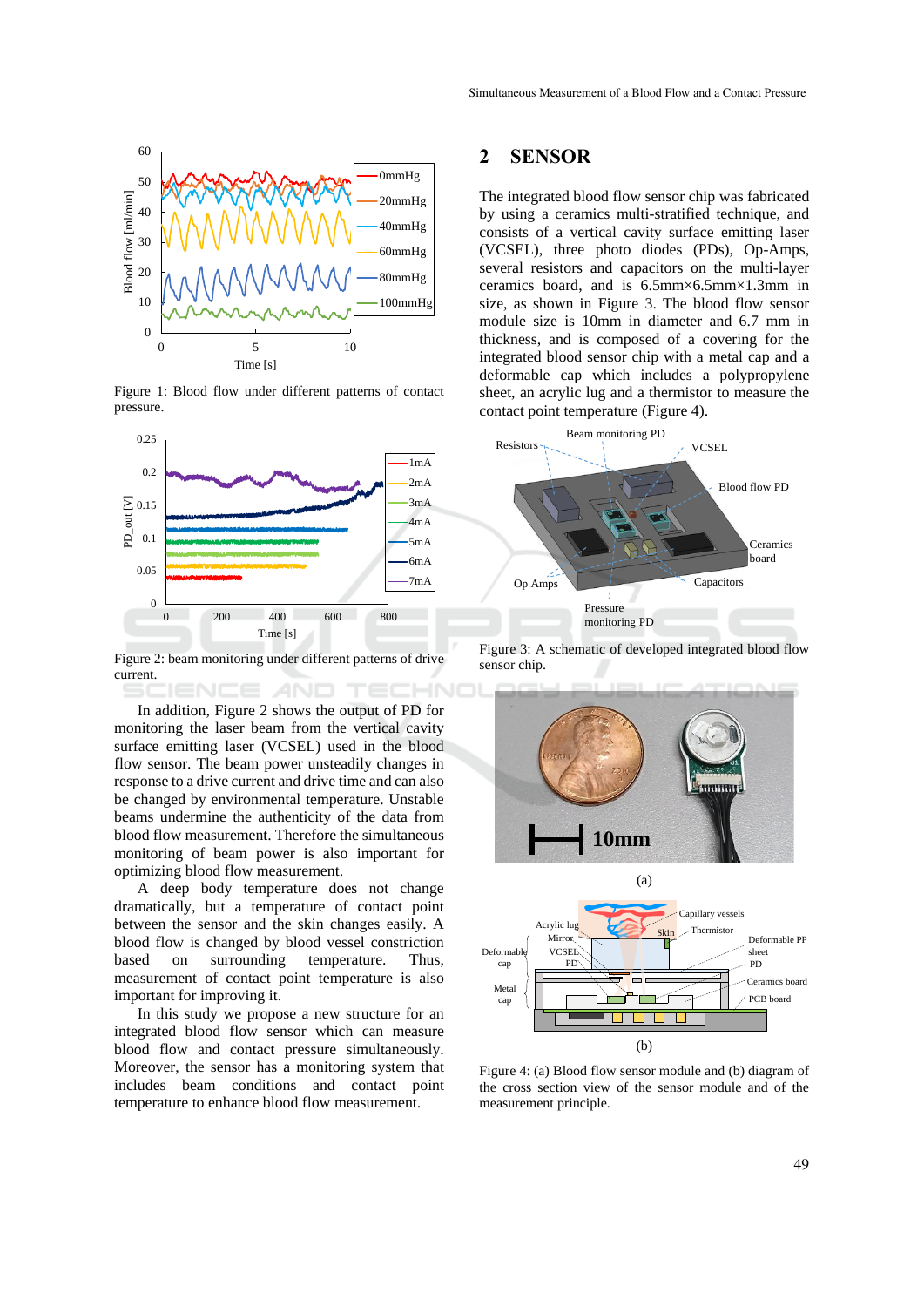The laser beam from the VCSEL is emitted radially, and as a result, the beam penetrates into skin tissue or is reflected by the mirror on the metal cap and on the back-side of the deformable cap. The laser beam that is diffused into the skin tissue is backscattered. The backscattered light has two forms: Doppler-shifted light caused by moving particles (mainly the red blood cells of the capillary and arteriole) and non-Doppler shifted light caused by static tissue. The light was interfered with by the PD, and intensity modulations related to blood velocity were observed on the PD. The power spectrum of the intensity modulations includes the random characteristics of the velocity vector of blood perfusion in the vessel. In such cases, blood flow is calculated using the following formula.

$$
\langle \omega \rangle = \int \omega P(\omega) d\omega \tag{1}
$$

The blood flow is proportionate to the averaged velocity multiplied by the concentration, of Doppler scattering particles.  $P(\omega)$  is the power spectrum of the frequency distribution, and  $\langle \omega \rangle$  is the first moment of the power spectrum of the frequency distribution. The statistically derived value,  $\lt \omega > i$ s used as the blood flow as shown in Figure 5 (Y. Kimura et al., 2010).

When contact pressure occurs between the acrylic lug and skin tissue, the deformable polypropylene sheet (PP sheet) bends down, the mirror attached to the back of the PP Sheet also moves down in a vertical direction, and the light reflected on the mirror is detected by the pressure monitoring PD. The monitoring PD output is changed in correspondence to the vertical displacement which is related linearly to the contact pressure (T. Iwasaki et al., 2015). Ensuring that one light beam emitted from a VCSEL chip functions as the light source for both the laser blood flow sensor and laser displacement sensor means that blood flow and contact pressure can be measured simultaneously.

The mirror is attached to the top of the metal cap. The light reflected on the mirror is detected by the beam monitoring PD. Due to this, the sensor can continuously check the beam power of the VCSEL.

Further, the acrylic lug can improve the repeatability of blood flow measurement. The acrylic lug can fix the contact area and the measurement position. In a previous study, blood flow was measured ten times; the mean blood flow and the average of the ten measurements, with or without the acrylic lug, are shown in Figure 6. The standard deviation (SD) is improved dramatically by attaching the acrylic lug (Ryo Inoue et al., 2016).



Figure 5: Principle of blood flow measurement.



Figure 6: Measurement of mean blood flow with the acrylic lug attached (a) and without the lug (b).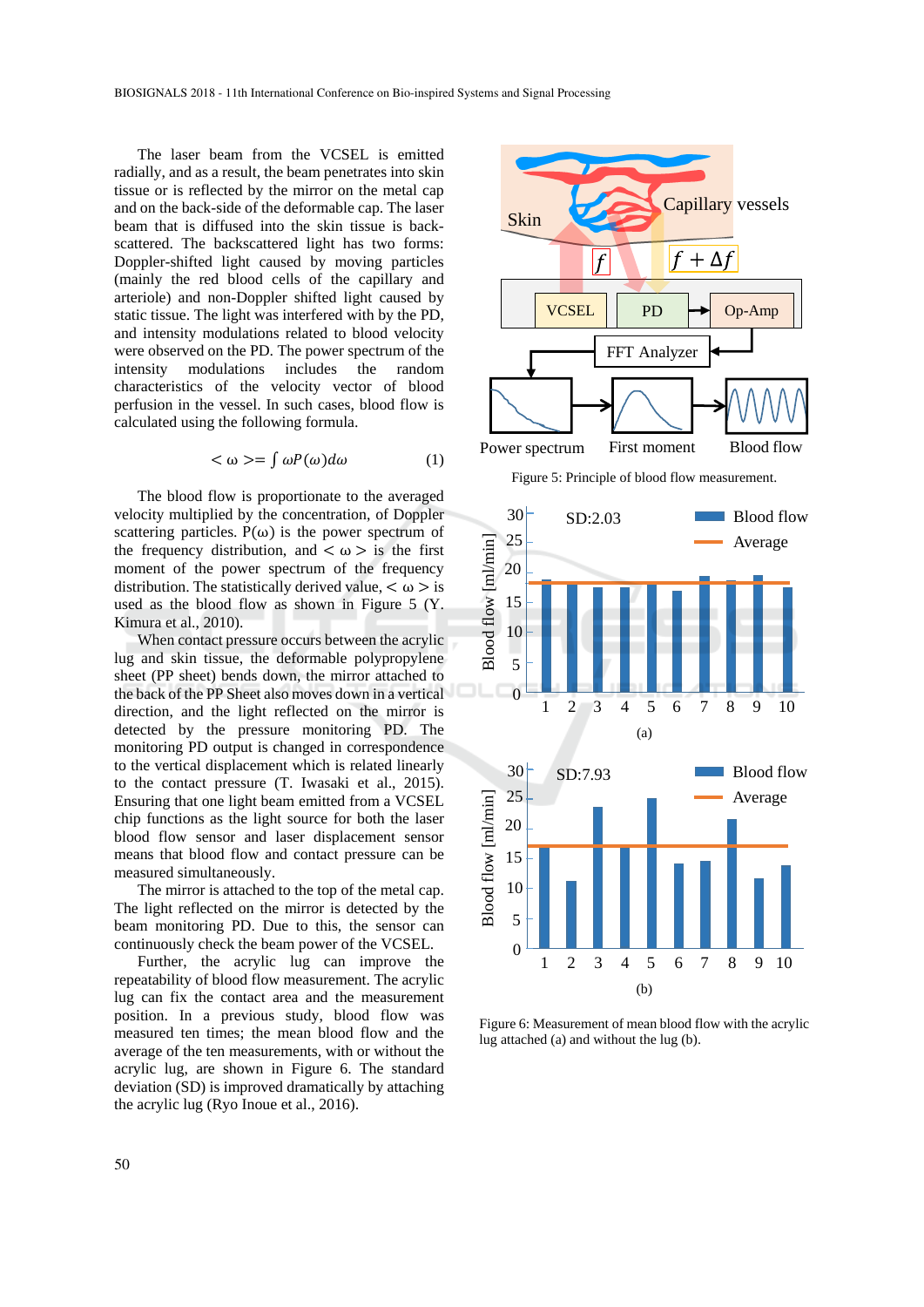# **3 EXPERIMENTS**

The experimental system was set as shown in Figure 7. The sensor was connected to the electric circuit board. The power sources of the op-amp and VCSEL were also connected to the board and the circuit sent the data to the PC. LabVIEW was used to calculate blood flow from the signal of the PD, as shown in Figure 5, and to indicate and log the data of blood flow, contact pressure, beam power, and contact point temperature simultaneously.

Three experiments were conducted to check the performance of the sensor. In the first experiment, the simultaneous measurement of four data samples was conducted using the experimental system. In addition, the forearm of the subject was compressed with a cuff to reduce the blood flow purposely. It took 10 seconds to increase the pressure of the cuff from 0 mmHg to 300 mmHg. The cuff was then released after 15 seconds.

Next, a blower was used in place of putting the finger in the experimental system. The blower blew hot air (40 degrees) onto the sensor in order to check the change of beam conditions using the beam monitoring PD.

Finally, the subject pressed the sensor in three stages of the contact pressure. The blood flow was measured simultaneously while the contact pressure changed continuously and stepwise.

#### **ECHNO** :IENCE *A*ND

### **4 RESULTS**

Figure 8(a) shows the four data points given by the simultaneous measurement using the sensor. Blood flow was measured while keeping the output of the pressure monitoring PD at about 50mV. When the cuff started to compress the forearm of the subject, blood flow decreased gradually. When cuff pressure was kept at 300mmHg, blood flow did not change dramatically. Then, blood flow suddenly increased to the original value following release of the cuff. Further, the beam power and contact point temperature values measured by the sensor stayed constant.

Figure 8(b) shows the output of the beam monitoring PD when the temperature around the sensor was increased by the blower. Increasing the temperature decreased the beam power. When the blower was removed, a tendency to recover gradually to the original voltage was shown. This indicates that the beam of VCSEL is effected by operating temperature and our sensor can measure it change simultaneously.



Figure 7: Experimental system used to measure the blood flow, the contact pressure, the beam power and the body temperature simultaneously.

The blood flow in three stages of contact pressure is shown in figure 8(c). The blood flow decreased corresponding to the change of the contact pressure. The blood amplitude also changed. It got larger by increase of contact pressure (100 mmHg), and then became smaller by the strongest press (200mmHg).

# **5 DISCUSSION**

Figure 8(a) verifies the sensor can measure blood flow, contact pressure, beam condition, and contact point temperature simultaneously. In addition, blood flow is changed by the cuff. For contact pressure measurement, the calibration data need to be prepared beforehand, but it will be helpful for blood flow measurement to obtain reliable data. For example, contact pressure data can be used for a feedback control with programmable actuator by a microcontroller in order to maintain appropriate contact pressure range. The combination use this sensor and an actuator can improved blood flow measurement additionally.

Figure 8(b) shows the change of the output of monitoring PD corresponding to operating temperature. Beam power monitored by PD can be also used for a feedback drive using an automatic power control (APC) circuit. Figure 9 shows the APC circuit to adjust the drive current of the VCSEL from the difference between a reference voltage and the output of the beam monitoring PD. This circuit maintains constant beam power to achieve stable blood flow measurement.

Blood flow changes in three stages depending on the change of contact pressure. That also shows the relation among a blood flow, a blood amplitude, and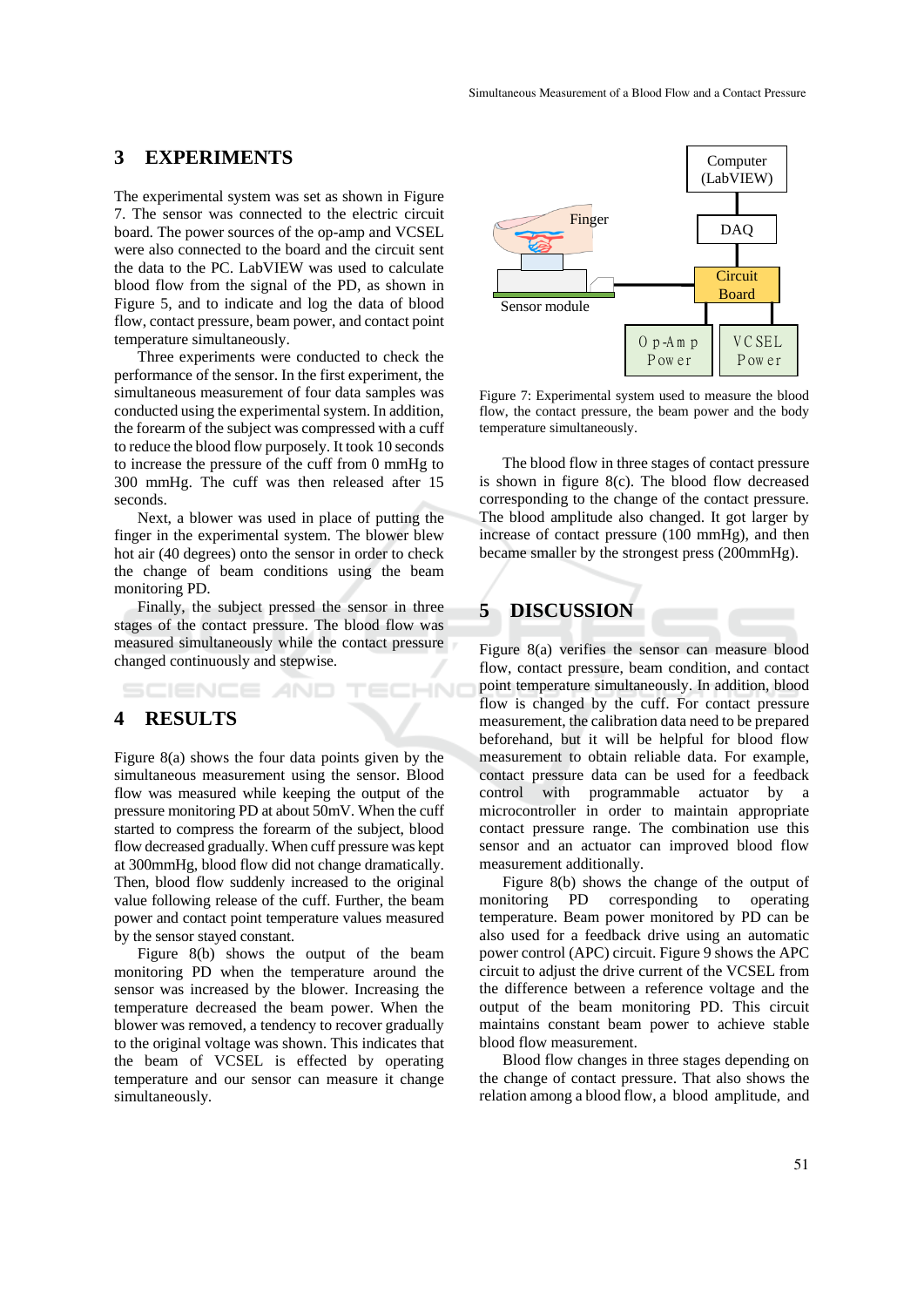

Figure 8: (a) the blood flow with under contact pressure of 80 mmHg, (b) the output of beam monitoring PD with a hot air by dryer, and (c) the blood flow in three stages of the contact pressure changed continuously and stepwise.

a contact pressure shown in figure 1. An indirect blood pressure measurement method was suggested by using the difference between the intravascular pressure and the external pressure (M. Nogawa et al., 2011). In their work, when this difference was small, blood amplitude increased. When this difference is zero, the blood amplitude vanished. It is difficult to control intravascular pressure, as it depends on health





Figure 9: Automatic Power Control (APC) circuit

conditions such as whether the subject is being measured before or after exercise or when the subject is on a diet, but it is easy to control the value of the external pressure. This value is controlled by adjusting the contact pressure in this study. The sensor can monitor it simultaneously, so larger and clearer amplitude is obtained easily.

The sensor can provide new applications due to realizing reliable blood flow measurement. For example, the blood pressure determination conducted by the relation between the intravascular pressure and the contact pressure, and the stress detection by heartbeat interval from blood amplitude (T. Akiyama et al., 2015). In addition, a blood flow in a wave can be obtained as a new biological information.

To use the sensor for various fields like these applications, the error by the sensor should be smaller than by the health conditions such as illness, before and after exercise and so on. Our developed sensor can make the error smaller by measuring four data simultaneously.

TIONS

### **4 CONCLUSIONS**

GY PUBLIC

The results verify that our new MEMS blood flow sensor can measure blood flow, contact pressure, beam power, and body temperature simultaneously. This performance achieves more reliable blood flow measurement than conventional sensors. Our developed sensor is expected to have a wide range of applications in the future since it is small enough to be attached to the body and enables highly reproducible measurement.

#### **ACKNOWLEDGEMENTS**

This research was partially supported by grants from the Project of the Bio-oriented Technology Research Advancement Institution, NARO (the research project for the future agricultural production utilizing artificial intelligence).